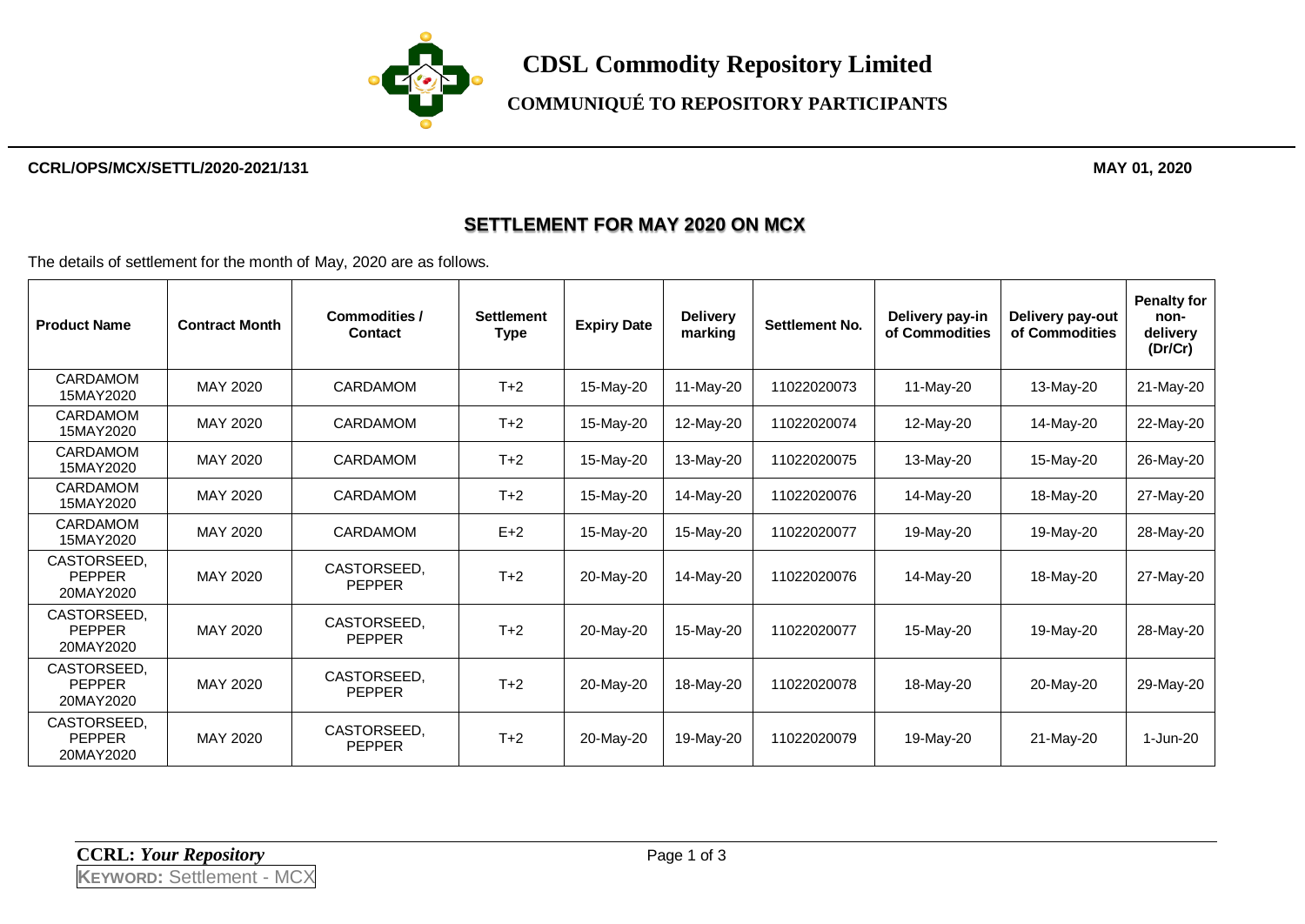

# **CDSL Commodity Repository Limited**

# **COMMUNIQUÉ TO REPOSITORY PARTICIPANTS**

| <b>Product Name</b>                       | <b>Contract Month</b> | Commodities /<br><b>Contact</b> | <b>Settlement</b><br><b>Type</b> | <b>Expiry Date</b> | <b>Delivery</b><br>marking | <b>Settlement No.</b> | Delivery pay-in<br>of Commodities | Delivery pay-out<br>of Commodities | <b>Penalty for</b><br>non-<br>delivery<br>(Dr/Cr) |
|-------------------------------------------|-----------------------|---------------------------------|----------------------------------|--------------------|----------------------------|-----------------------|-----------------------------------|------------------------------------|---------------------------------------------------|
| CASTORSEED,<br><b>PEPPER</b><br>20MAY2020 | MAY 2020              | CASTORSEED,<br><b>PEPPER</b>    | $E+2$                            | 20-May-20          | 20-May-20                  | 11022020080           | 22-May-20                         | 22-May-20                          | 2-Jun-20                                          |
| <b>MENTHA OIL</b><br>29MAY2020            | MAY 2020              | <b>MENTHA OIL</b>               | $T+2$                            | 29-May-20          | 22-May-20                  | 11022020081           | 22-May-20                         | 27-May-20                          | 4-Jun-20                                          |
| <b>MENTHA OIL</b><br>29MAY2020            | MAY 2020              | <b>MENTHA OIL</b>               | $T+2$                            | 29-May-20          | 26-May-20                  | 11022020082           | 26-May-20                         | 28-May-20                          | 5-Jun-20                                          |
| <b>MENTHA OIL</b><br>29MAY2020            | MAY 2020              | <b>MENTHA OIL</b>               | $T+2$                            | 29-May-20          | 27-May-20                  | 11022020083           | 27-May-20                         | 29-May-20                          | 8-Jun-20                                          |
| <b>MENTHA OIL</b><br>29MAY2020            | MAY 2020              | <b>MENTHA OIL</b>               | $T+2$                            | 29-May-20          | 28-May-20                  | 11022020084           | 28-May-20                         | 1-Jun-20                           | 9-Jun-20                                          |
| <b>MENTHA OIL</b><br>29MAY2020            | MAY 2020              | <b>MENTHA OIL</b>               | $E+2$                            | 29-May-20          | 29-May-20                  | 11022020085           | 2-Jun-20                          | 2-Jun-20                           | 10-Jun-20                                         |
| COTTON,<br><b>RBDPMOLEIN</b><br>29MAY2020 | MAY 2020              | COTTON.<br><b>RBDPMOLEIN</b>    | $T+2$                            | 29-May-20          | 25-May-20                  | 11022020086           | 25-May-20                         | 27-May-20                          | 4-Jun-20                                          |
| COTTON,<br><b>RBDPMOLEIN</b><br>29MAY2020 | MAY 2020              | COTTON,<br><b>RBDPMOLEIN</b>    | $T+2$                            | 29-May-20          | 26-May-20                  | 11022020082           | 26-May-20                         | 28-May-20                          | 5-Jun-20                                          |
| COTTON.<br><b>RBDPMOLEIN</b><br>29MAY2020 | MAY 2020              | COTTON.<br><b>RBDPMOLEIN</b>    | $T+2$                            | 29-May-20          | 27-May-20                  | 11022020083           | 27-May-20                         | 29-May-20                          | 8-Jun-20                                          |
| COTTON,<br><b>RBDPMOLEIN</b><br>29MAY2020 | MAY 2020              | COTTON,<br><b>RBDPMOLEIN</b>    | $T+2$                            | 29-May-20          | 28-May-20                  | 11022020084           | 28-May-20                         | 1-Jun-20                           | 9-Jun-20                                          |
| COTTON.<br><b>RBDPMOLEIN</b><br>29MAY2020 | MAY 2020              | COTTON.<br><b>RBDPMOLEIN</b>    | $E+2$                            | 29-May-20          | 29-May-20                  | 11022020085           | 2-Jun-20                          | 2-Jun-20                           | 10-Jun-20                                         |
| CPO 29 MAY2020                            | MAY 2020              | <b>CPO</b>                      | $E+2$                            | 29-May-20          | 29-May-20                  | 11022020085           | 2-Jun-20                          | 2-Jun-20                           | 5-Jun-20                                          |